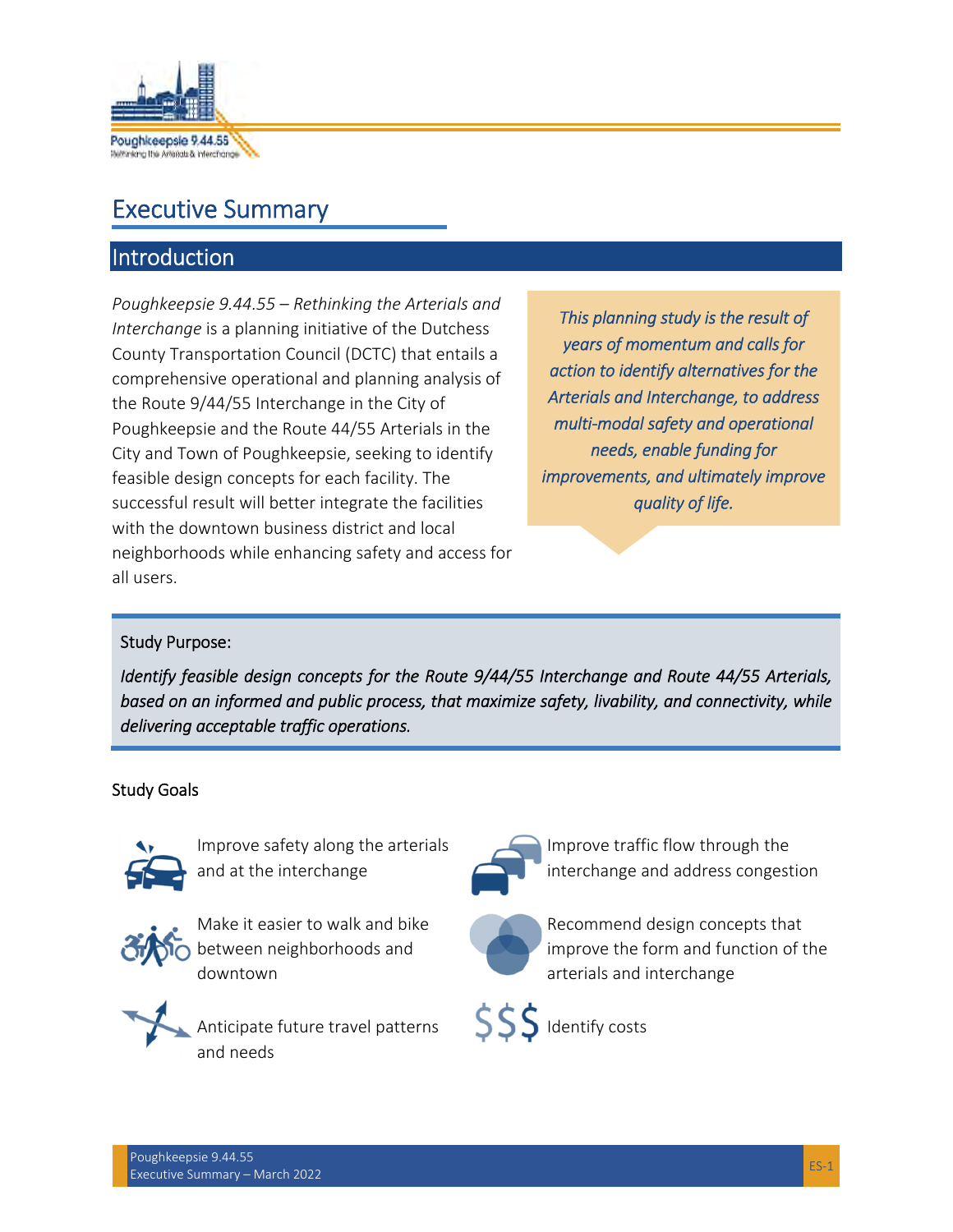

The study area generally extends from the Mid-Hudson Bridge and along the Arterials to Burnett Boulevard in the Town of Poughkeepsie, as well as along US Route 9 from Columbia Street to Main Street in the City of Poughkeepsie. As shown below, the study was split into two separate but interconnected Interchange and Arterial phases.



*Study Area Map* 

Though the Arterials and Interchange have been discussed and thought about from a planning perspective for decades, they were never fully analyzed from a traffic safety and operational standpoint. Poughkeepsie 9.44.55 seeks to address this knowledge gap, providing the necessary analysis of crash and traffic data, travel flows, and multi-modal connectivity to inform actionable design concepts. These concepts balance regional and local travel needs, and address state, county, and local priorities.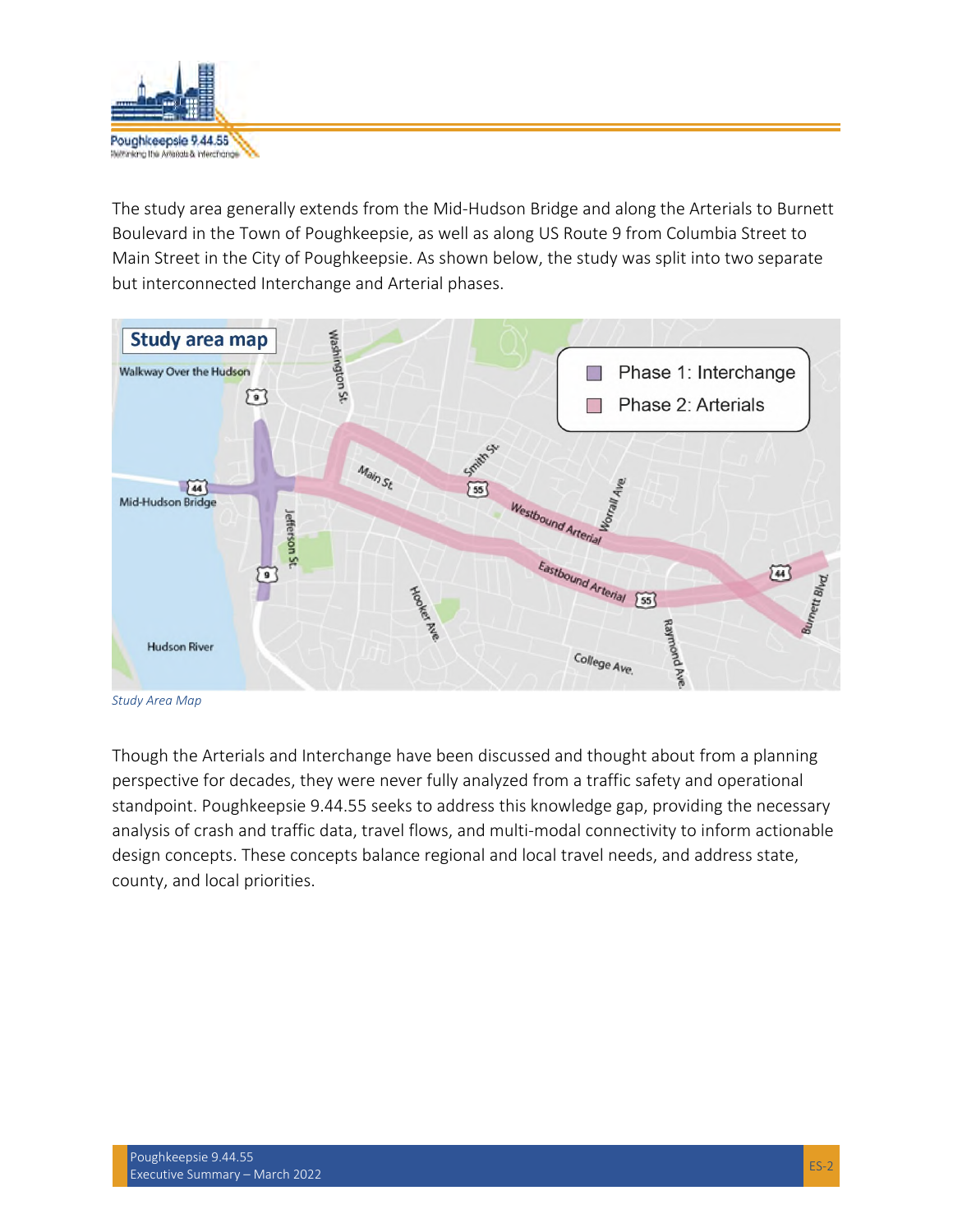

# Existing Conditions Assessment



The 9/44/55 Interchange has an unconventional configuration and includes features such as left side ramps and short weaving distances that contribute to driver confusion and conflicts. The Arterials and Interchange both experience crash rates substantially above the statewide average for similar facilities. This includes the section of the westbound Arterial on Columbus Drive near Main Street, where weaving is a concern.

#### **SUMMARY OF CRASHES BY TYPE (JANUARY 1, 2016 TO DECEMBER 31, 2018)**

| <b>Type</b>    | Interchange | Intersection | Segment | <b>Total Crashes</b> |
|----------------|-------------|--------------|---------|----------------------|
| Vehicle        | 407         | 628          | 290     | 1,325                |
| Pedestrian     |             | 24           | 6       | 30                   |
| <b>Bicycle</b> |             | 13           | 5       | 18                   |
| Total          | 407         | 665          | 301     | 1,373                |

*9/44/55 Interchange Area* 

*The study's crash analysis shows that crash rates at most of the locations studied on the Arterials and at the Interchange are above the statewide average for similar facilities.* 



*Congestion at the Route 9 weave south of Route 44/55*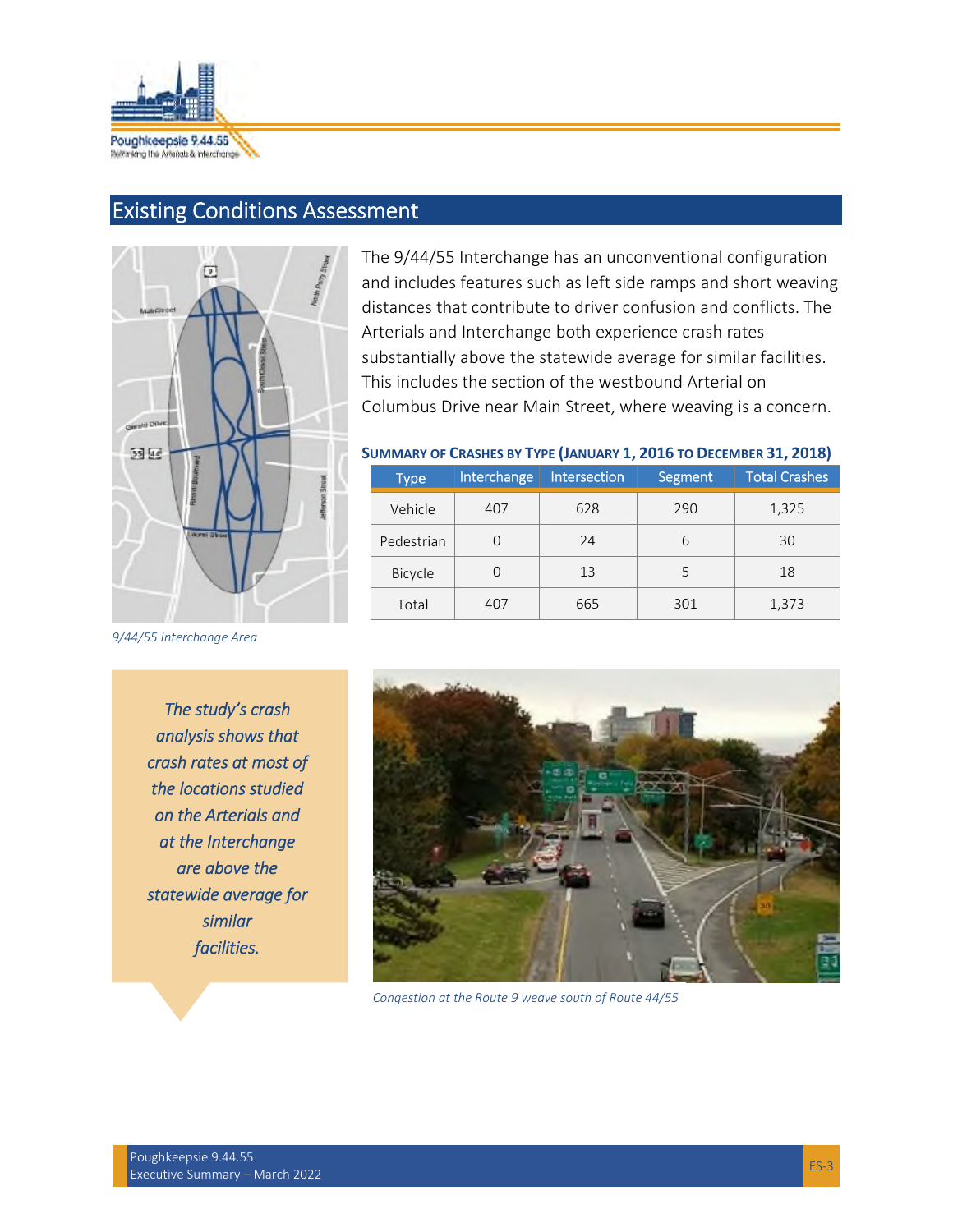

The existing conditions assessment also shows that a high percentage of households in the area do not have access to a vehicle and rely on other modes of travel, such as walking, bicycling, and transit. This can be a challenge since the zoning analysis shows that the Arterials separate

residential areas from commercial areas, requiring people to cross the Arterials to reach services and destinations. Meanwhile, the existing Arterials are vehicle-oriented, each with three lanes carrying approximately 20,000 vehicles per day. Travel speeds are typically 10 mph above the posted speed limit and while through traffic generally moves well along the Arterials, there is recurring congestion at the Interchange and approaching the Mid-Hudson Bridge.



*Eastbound Arterial east of Columbus Drive* 

Public and stakeholder input correlates well with the existing conditions data, reflecting concerns about traffic operations and safety. Public input shows that some drivers avoid the Interchange entirely, and that the Arterials in their current configuration are uncomfortable for pedestrians, with related concerns about safety, operations, and quality of life.



*Image from on-line public engagement tool showing locations of comments*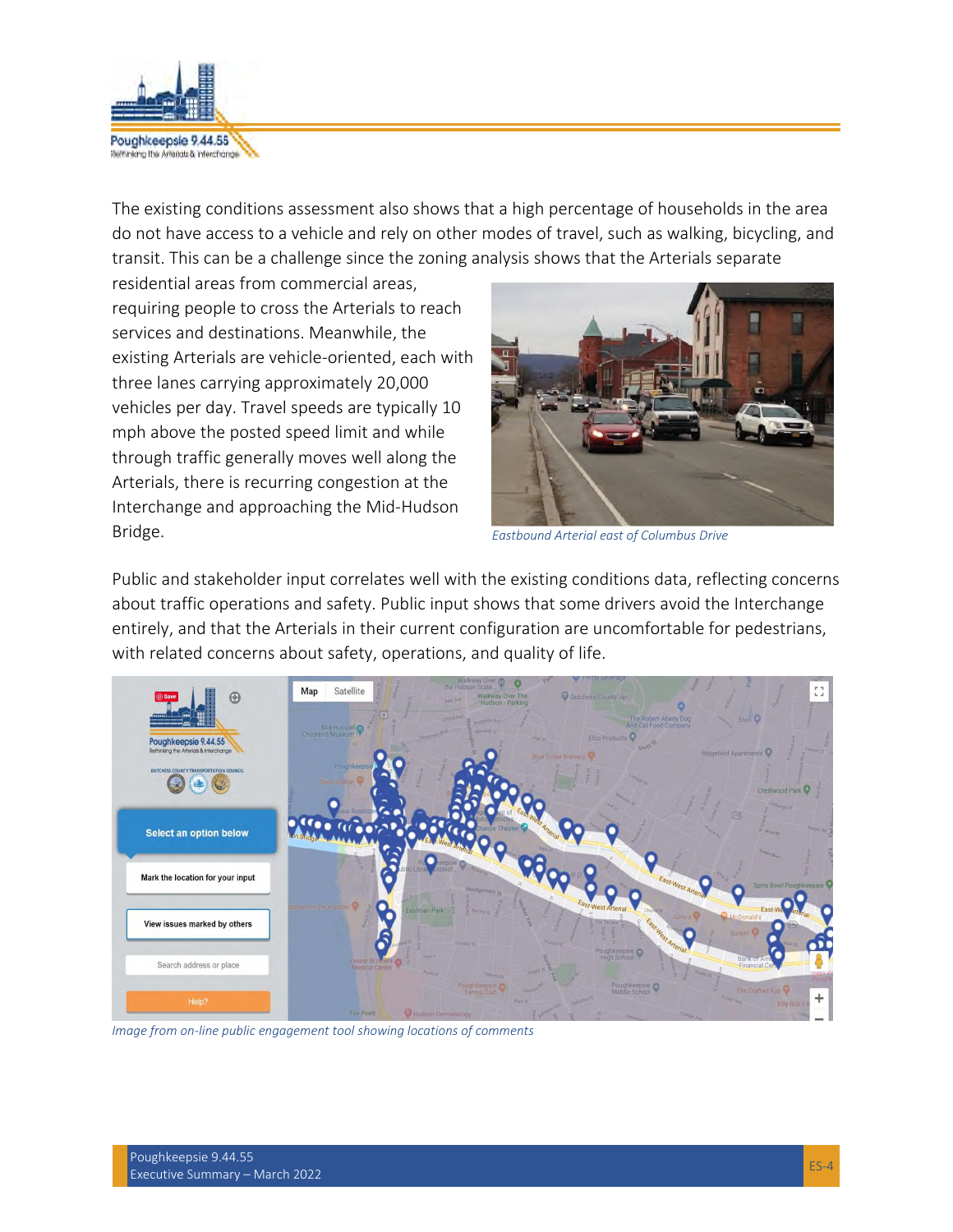

## Interchange Concepts and Analysis

Based on the project goals, 13 preliminary design concepts were developed for the Interchange to improve its safety and operations. These were designed to be sensitive to the surrounding area, meaning that concepts that would significantly impact right-of-way or the Mid-Hudson Bridge were not explored. A screening process was used to determine which Interchange concepts to analyze in further detail. The screening included a traffic analysis, development of traffic models, and analysis of critical travel movements to see which concepts could provide reasonable traffic operations. The screening also compared the concepts based on several performance measures including safety, traffic operations, community character/context, and cost/constructability. Of the 13 concepts, four emerged as the most viable, warranting further public review and more detailed analysis.





Roundabouts on Route 9

Route 9 Realignment



Half Clover



Route 9 Flyover

The traffic analysis showed that all four concepts would reduce congestion and the potential for crashes at the Interchange. A high-level review by NYSDOT noted that Concept A had the fewest constructability and maintenance issues, and that it limited potential right-of-way and utility issues compared to the other concepts.

*Concept A (Roundabouts on Route 9) achieves most of the project objectives, appears to be the simplest and most feasible to construct, and can be built at a lower cost than the other three concepts.*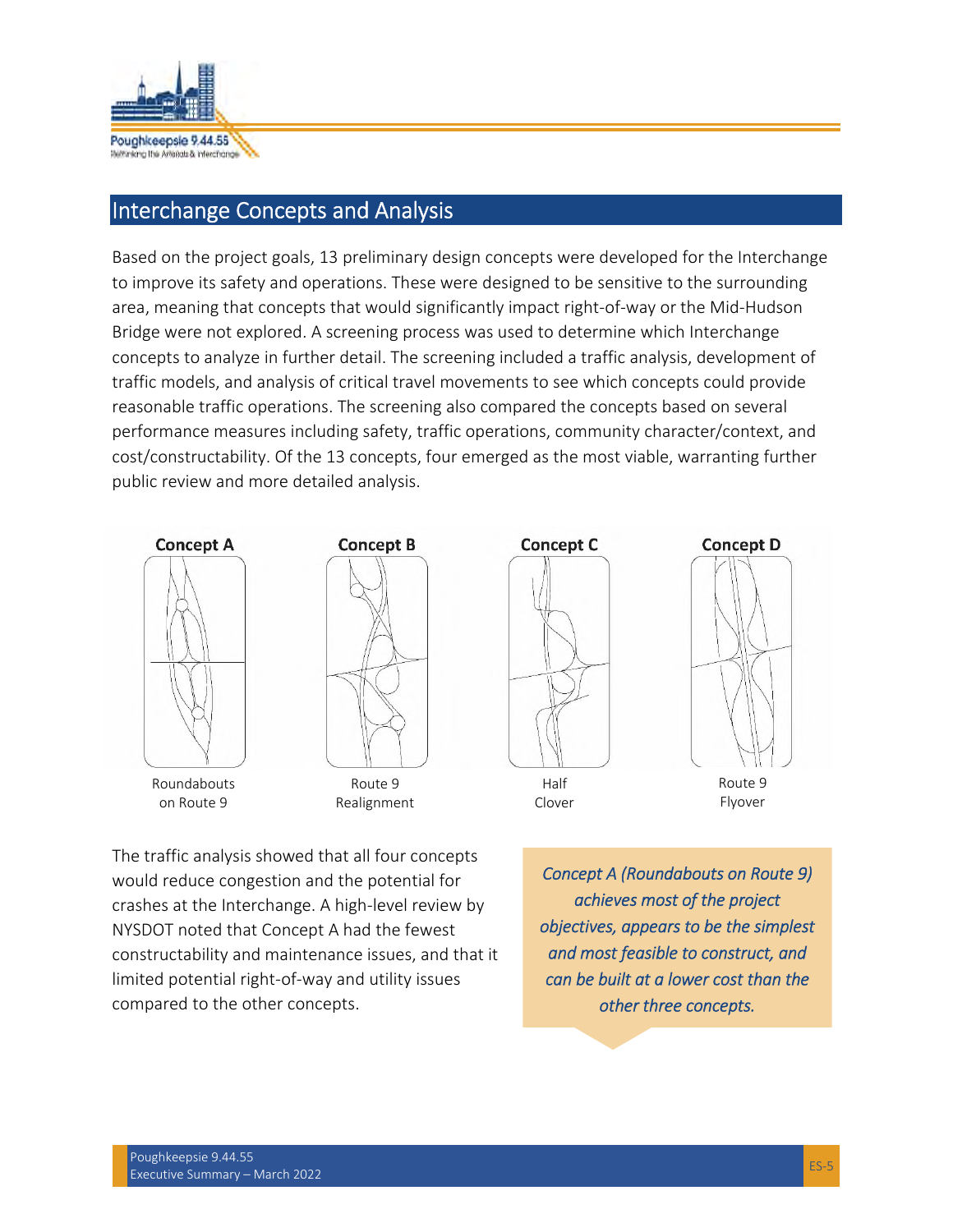

Substanting the Americas & Information

The study concludes that Concept A (Roundabouts on Route 9) achieves most of the project objectives, appears to be the simplest and most feasible to construct, and can be built at a lower cost than the other three concepts. Concept A would also provide good traffic operations into the foreseeable future to support growth in the area and would improve safety at the interchange by managing low speed traffic at roundabouts. Disadvantages of Concept A include maintaining some left-side ramp movements on US Route 9, the need to bring multiple ramps into or out of the roundabouts at close spacing, and the need for some local traffic detours. In particular, traffic traveling from Main Street or Laurel Street to the Mid-Hudson Bridge would need to use alternate local routes such as Rinaldi Boulevard or Jefferson Street.

*The adjacent figure is for planning purposes only and shows the conceptual improvement plan for the Route 9/44/55 Interchange in the City of Poughkeepsie, known as Concept A – Roundabouts on Route 9. The final design could vary significantly from the concept shown. While this concept appears promising, it is subject to further engineering and environmental study as part of any project design process.* 

Next steps include continued coordination with the involved agencies to pursue funding and ultimately include an Interchange project on the DCTC's Transportation Improvement Program (TIP) or NYSDOT's Capital Program. In addition to Concept A, Concepts B and C are recommended for further evaluation during the design and environmental review phase.



*Concept A - Roundabouts on Route 9*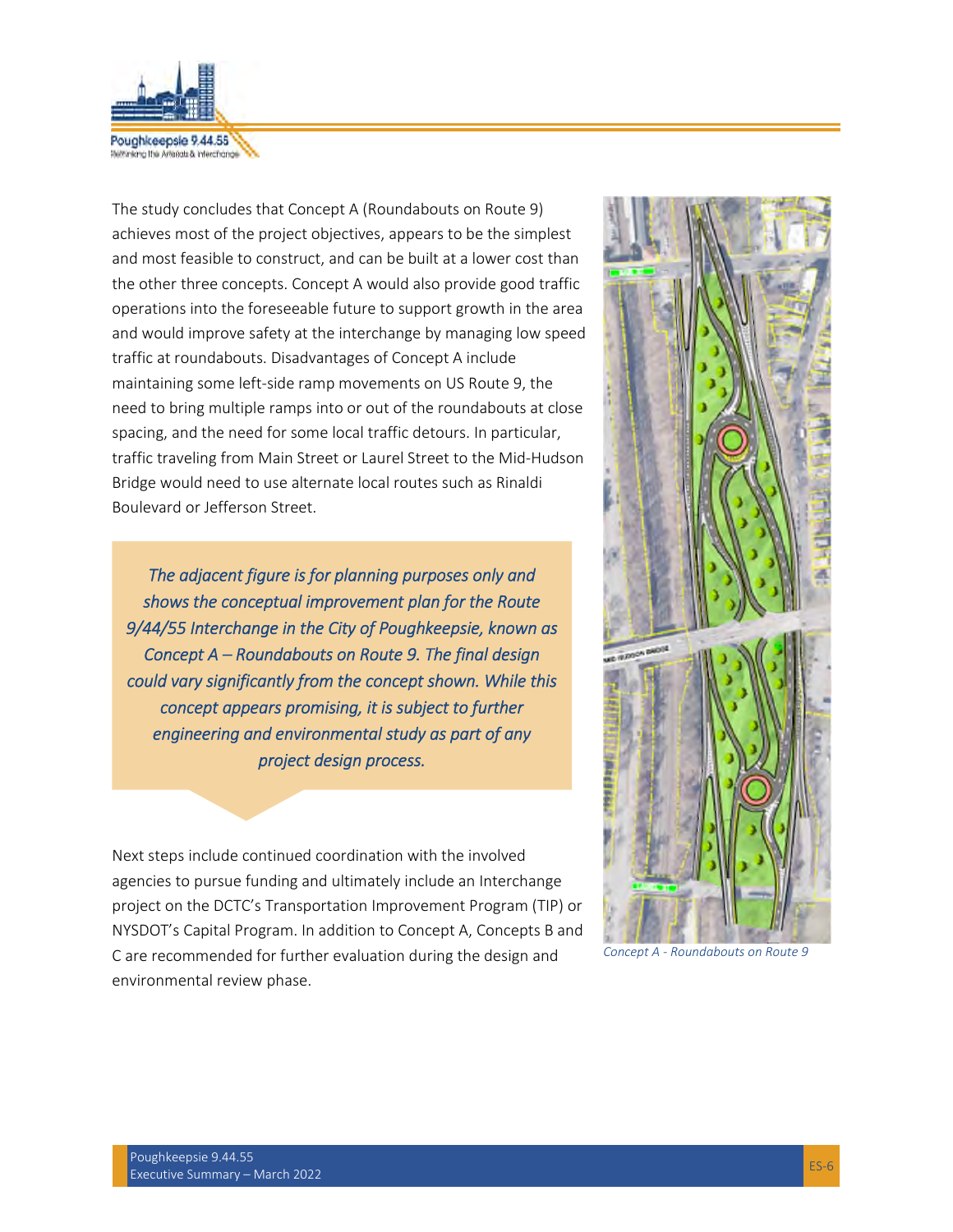

## Arterial Concepts and Analysis

Two overarching design concepts were developed and analyzed for the Arterials: the 3 to 2 Concept and the Two-Way Concept. The 3 to 2 Concept maintains one-way traffic on the Arterials and reduces the number of travel lanes on each Arterial from three to two, allowing the remaining pavement to be reallocated for bicycle lanes, parking, bus stops, loading zones, or green space. The Two-Way Concept converts both Arterials to two-way streets, providing a single lane in each direction with a center two-way left turn

*A fundamental consideration during concept development was to identify concepts that could be implemented by keeping most of the work in the existing right of way.* 

lane. Each Concept was evaluated based on safety, travel time and traffic operations, freedom of movement/local access, speeds, curbside options, walking comfort, dedicated space for bicycles, emissions, costs, and public support.



*3 to 2 Concept Cross Section Two-Way Concept Cross Section* 

Both concepts are expected to improve safety for all road users compared to existing conditions but will likely operate at or near capacity for drivers during the typical morning and late afternoon commute times (peak hours). With 5 or 10 percent traffic growth, and with additional corridor friction such as frequent parking maneuvers and taxi/bus activity, both concepts would likely operate over-capacity, resulting in peak hour travel times for through traffic approximately two to three times longer than existing conditions. However, if traffic volumes remain similar to pre-COVID conditions, then the 3 to 2 Concept could provide reasonable traffic operations. Traffic is also dynamic, and some traffic is expected to divert to alternate routes.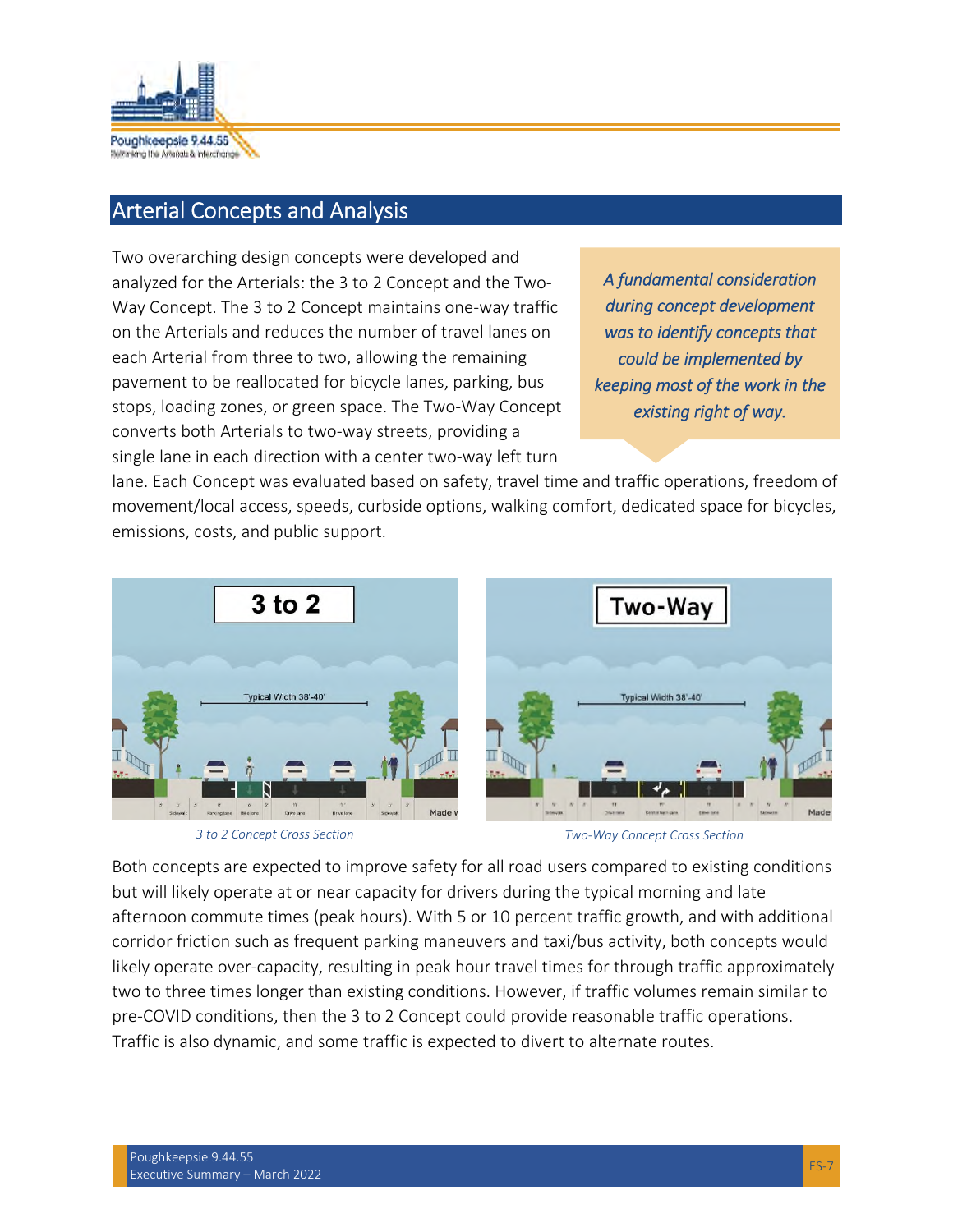

The 3 to 2 Concept is preferred over the Two-Way Concept based on better traffic operations and the opportunity for multi-modal benefits including targeted on-street parking, delivery/loading zones, bicycle lanes, wider buffers to sidewalks, curb extensions, and shorter pedestrian crossings.

Recognizing that the 3 to 2 Concept is projected to operate at or over capacity during peak periods (depending on future volumes) and the potential for traffic diversions to alternate routes, a pilot project of the 3 to 2 Concept is recommended to test the lane configurations before investing in long term infrastructure improvements. A pilot project is essentially a real-life research project that is installed for long enough so that people can adjust to the new lane arrangement and fully establish new travel patterns. This is recommended to occur during a typical construction season (April 15 to November 15) when roadway construction projects and work zones are normally in place. The pilot project would require the development of a draft plan to document the purpose, time frame,

*The results of the traffic analysis for the 3 to 2 Concept show the potential for traffic congestion and over capacity conditions during the peak hours on the Arterials. The recommendation is to conduct a pilot study to test the actual lane configurations before investing in long term infrastructure improvements.* 

Temporary Traffic Control Plan, how success is measured, and the data to be gathered during the pilot, as well as a final report to summarize the results. The pilot project should include updated signal timings along the Arterials to optimize operations.

A pilot project on the Arterials should include an evaluation of delays, travel times, crash patterns, and traffic volume changes (diversions to alternate routes). Pedestrian and bicycle activity could also be documented. Concurrently or prior to the pilot project, improvements with independent utility, such as extending the westbound left turn lane at Jefferson Street or redesigning the Clinton Street/Smith Street intersection on the westbound Arterial, could also be progressed (independent utility means the concept would have benefits regardless of the results of the pilot project). Further discussions will be needed between the City, Town, DCTC, and NYSDOT to progress the pilot project. The existing Arterials do have some reserve capacity and could potentially be reduced from 3 lanes to 2, subject to community feedback and the findings of the pilot project. An extensive public awareness and education campaign should be included as part of the pilot project.